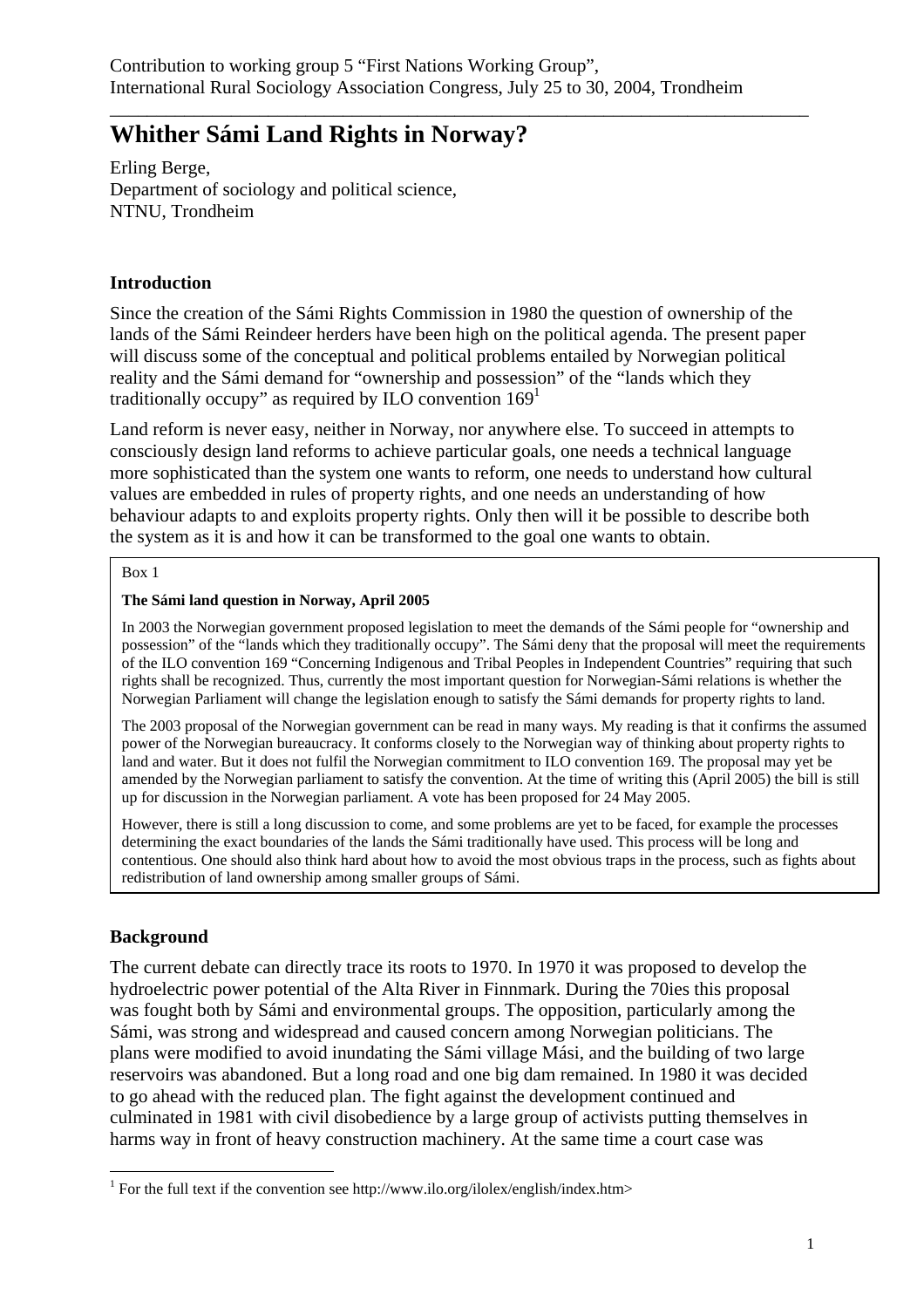fought to stop the development. The civil disobedience was ended by a big police action and in 1982 the Supreme Court decided the decision to develop the river was legitimate. The construction work went ahead, and in 1987 the power plant was operational.

\_\_\_\_\_\_\_\_\_\_\_\_\_\_\_\_\_\_\_\_\_\_\_\_\_\_\_\_\_\_\_\_\_\_\_\_\_\_\_\_\_\_\_\_\_\_\_\_\_\_\_\_\_\_\_\_\_\_\_\_\_\_\_\_\_\_\_\_\_\_\_\_\_\_\_

As a part of the decision in 1980 to develop the river, the government established the Sámi Rights Commission. It had a broad mandate and proposed already in 1984 major reforms (NOU 1984:18), notably the inclusion of Sámi in the Norwegian Constitution, and separate legislation establishing a Sámi Parliament. The Sámi Parliament opened 9 Oct 1989. The commission continued its work by looking into the land question and in 1997 they proposed legislation to (re)define the property rights of the Sámi to the lands they had been using in Finnmark. A fulcrum for the particular form of the last proposal from the commission was the existence of The International Labour Organization's Convention 169 Concerning Indigenous and Tribal Peoples in Independent Countries. The convention was signed in 1989 and Norway ratified it already in 1990 as the first state to do so<sup>2</sup>. Convention 169 replaced convention 107 from 1957 which Norway also had ratified and which was part of the background for the Sámi Rights Commission when it was established in 1980.

Convention 169 says in article 14.1 that "The rights of ownership and possession of the peoples concerned over the lands which they traditionally occupy shall be recognised." The peoples referred to in the convention are "tribal peoples in independent countries whose social, cultural and economic conditions distinguish them from other sections of the national community, and whose status is regulated wholly or partially by their own customs or traditions or by special laws or regulations" (article 1.1(a)). The Sámi in Norway were by 1980 recognized as an indigenous people with rights as defined by the convention. The formulation of the rights to lands in the 169 convention has a stronger emphasis on "ownership and possession" compared to the text of convention 107. The clarification is part of the problem the Norwegian government seems to have in meeting the requirements of the convention.

The current proposal to change property rights of lands used by Sámi only concern the lands in Finnmark known as the "state lands of Finnmark". The state has for several centuries defined itself as the owner of more than 90% of the surface of Finnmark including the core areas of the reindeer herding Sámi. Details about the property rights to the resources that the reindeer herding Sámi depend on can be found in papers by Sevatdal, Austenå, and Austenå and Sandvik in Berge and Stenseth (eds. 1998). Basically one can say that the rights to pasture, right-of-way, timber, firewood, fishing and hunting needed to practice reindeer herding are independent of the ownership of the ground and belong to the reindeer herders within the reindeer herding areas as these are defined in legislation<sup>3</sup>. The reindeer herding areas cover almost half the surface of Norway south to Lake Femund in Hedmark. On state lands in Finnmark and Troms and in State commons<sup>4</sup> in other counties this comes close to full possession by the reindeer herders. However, on private lands the actual practice of the reindeer herding rights is determined by custom and varies widely, particularly in the south. The potential for conflict between farmers and reindeer herders is always a concern and conflicts have from time to time flared up.

<sup>&</sup>lt;sup>2</sup>As of March 2005 only 17 countries have ratified the convention. Countries such as New Zealand, Australia, USA, and Canada have not ratified the convention; neither have other Nordic countries where Sámi live.  $3$  Act of 1978-06-09 nr 49 On reindeer herding

 $4 \text{ A}$  "state commons" is a particular Norwegian specimen of the more general concept of a "commons": an area or resource owned in common or jointly by a well delimited group of people larger than a single family household. For more information consult the International Association for the Study of Common Property, <http://www.iascp.org>.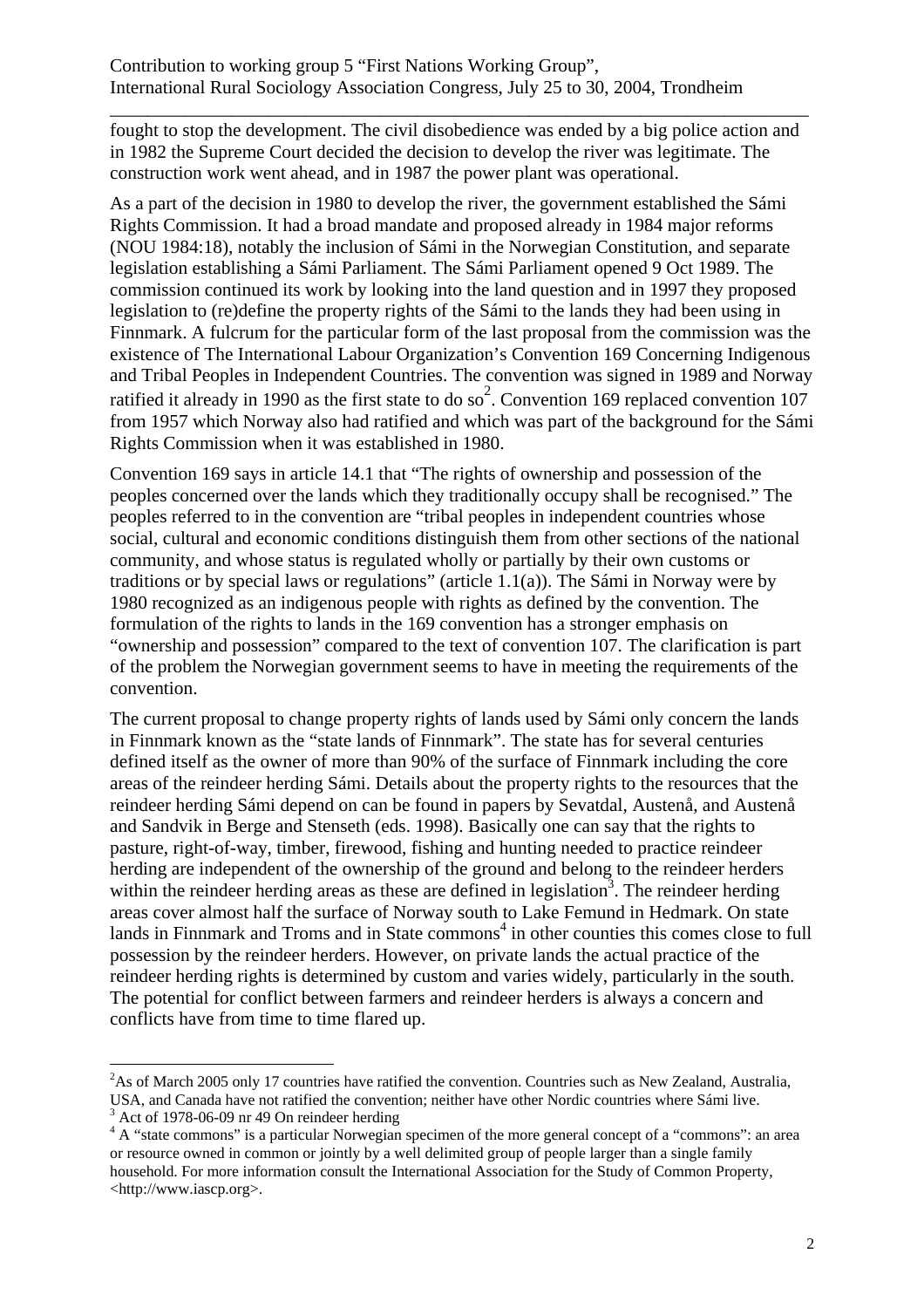In Finnmark and the northern part of Troms a majority of the farmers are Sámi. But their rights to pasture and other resources in the outfields are less secure than the reindeer herders, and it varies much by the time they got their contracts from the state. Because of this and also because of the larger number of reindeer in Finnmark, the level of conflict between farmers and reindeer herders are higher. The conflict is partly caused by competition between sheep and reindeer at critical periods in the year and partly about encroachment on the fields of the farmers during the trek from winter to summer pasture along the coast. But the reduction of pasture areas for reindeer as well as sheep due to hydro-electric development, building of roads, cabins and even urban areas has also played a role.

\_\_\_\_\_\_\_\_\_\_\_\_\_\_\_\_\_\_\_\_\_\_\_\_\_\_\_\_\_\_\_\_\_\_\_\_\_\_\_\_\_\_\_\_\_\_\_\_\_\_\_\_\_\_\_\_\_\_\_\_\_\_\_\_\_\_\_\_\_\_\_\_\_\_\_

Often the internal conflicts among the Sámi are overshadowed by the conflict between locals and outsiders. Modern usages of nature for leisure and recreation - fishing, picking of berries, and hunting - have increased and are felt to encroach on the customary local rights. Likewise, the creation of protected areas and the protection of predators are removing powers from the customary users of the resources, particularly the reindeer herders, and vesting these in a central bureaucracy.

While the farmers of Finnmark have been affected by the increasing number of reindeers, the local fishers, many of whom also are Sámi, have been hit by the crisis in the fisheries in the Barents Sea and the subsequent closure of the fisheries. Their situation is shared by local fishers all along the Norwegian coast. But the introduction of quotas in 1989 and the subsequent closure of the fisheries may be a larger problem for small scale fishers in Finnmark than elsewhere since the alternatives to fishing here are fewer and farther away.

Currently the Sámi feel that many of these problems would be easier to live with if they could get property rights to the land areas they are using. While the current discussion about ownership of land for the Sámi is about the ownership to the state lands of Finnmark, the real issue, interpreted in the light of Convention 169, is much wider. In Norway it could conceivably involve all the lands defined as reindeer herding areas, nearly half the surface of Norway. The convention also requires that the government shall "take steps as necessary to identify the lands which the peoples concerned traditionally occupy". In Norway this is a task yet to be done. While it is debatable whether it includes all state lands in Finnmark, there can be no doubt that it includes lands in other reindeer herding areas.

But why is "ownership and possession" important? And what do we mean when we talk about ownership and possession? The answer to the question of why it is important to indigenous peoples such as the Sámi to get property rights to "the lands which they traditionally occupy" needs to be based on an understanding of what property rights to land, or land tenure, means in a modern capitalist society as well as in a traditional customary law society. The short answer offered is that for the Sámi people property rights to their traditional lands are important because it gives them, in a capitalist society, better control of the future uses of the resources in their lands, and hence better control of their future as a people. It is no coincidence that the Sámi Rights Commission was established as a result of a fight about land use where the Sámi saw the hydro-electric development as a threat to their traditional way of using the land.

## **Ownership of land in contemporary capitalist society**

Property rights give the holder the most enduring structural powers of capitalist society. In all known societies there are rights and duties with characteristics we can recognise as property rights no matter what they are called locally (Godelier 1984). The significant point about property rights is that they award the owner the maximum of protection a society can give for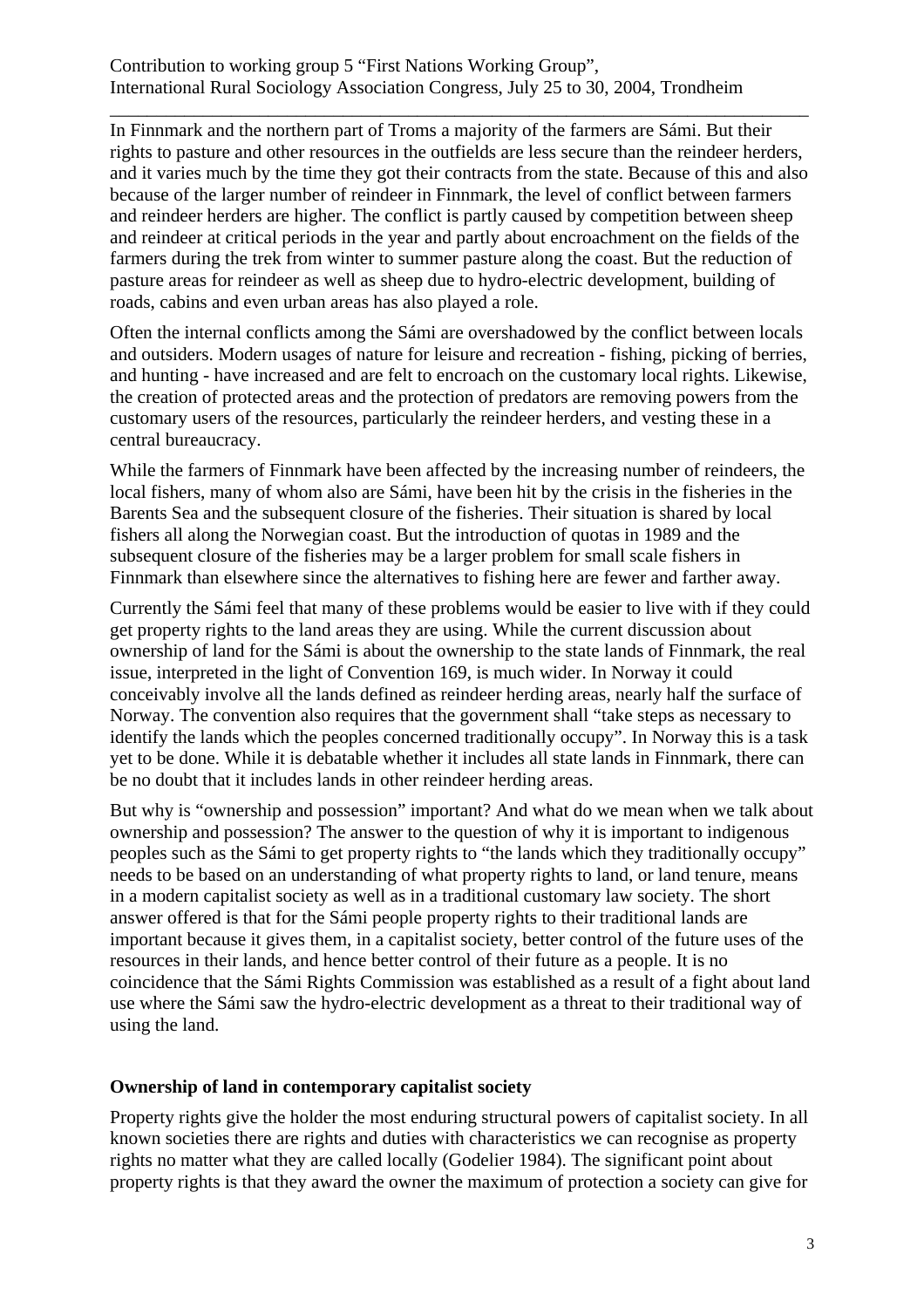secure long term enjoyment of the benefits flowing from ownership and possession of a resource. In most of the world this does not amount to much. At best, the rights amount to locally acknowledged security of possession (de Soto 2000). However, in the capitalist societies of the Western world property rights mean a lot more.

\_\_\_\_\_\_\_\_\_\_\_\_\_\_\_\_\_\_\_\_\_\_\_\_\_\_\_\_\_\_\_\_\_\_\_\_\_\_\_\_\_\_\_\_\_\_\_\_\_\_\_\_\_\_\_\_\_\_\_\_\_\_\_\_\_\_\_\_\_\_\_\_\_\_\_

Starting with the Roman law assumption that all lands have a landlord, the medieval states tried to gain control of non-arable lands. Unclaimed lands became crown lands. In many cases the early modern states (notably Sweden, Germany, and France) introduced state ownership of forest lands, and strengthened the state control of the lands without owners. The result was often state ownership of wilderness and non-arable lands. "New nations" (including USA) have at least since 1776 routinely claimed state ownership of unimproved lands and required "improvement" (such as industrial activity or agricultural use of arable) for privatization. This "improvement" theory for awarding title to land will in most cases lead to state property rights to non-arable lands. Claiming property rights for the state to unimproved lands led to discrimination against indigenous peoples depending on pastoralism or slash and burn agriculture making their customary rights harder to defend.

#### Box 2

## **An institutional definition of property rights**

Property rights provide legitimate allocation to particular owners of material or immaterial objects supplying income or satisfaction to the owner. They comprise a detailed specification of rights and duties, liberties and immunities citizens have to observe. These are partly defined by law, partly by cultural conventions, and they are different for owners and non-owners. Property rights are ultimately guarantied by the legitimate use of power.

Indigenous and tribal peoples around the world will usually be found in remote areas often seen as wilderness and deemed to have low value for agriculture or traditional farming. Most such lands will be owned by the state in the sense of having a legal title to the land (de jure ownership). But they will also be covered with customary use rights for members of local communities (de facto ownership). But property rights to lands used by indigenous peoples have usually remained poorly defined, because they for most of modern history have been seen to contain from none to small and dispersed resources. This view is now changing. Market forces are reaching into remote communities changing priorities and practices. Government interests in managing

ecosystems and their services increase the attention to remote communities and their resources. One way or another existing law has to change to accommodate the changes in priorities and practices.

The customary rights of indigenous (in general all non-capitalist) cultures will usually concern rights to specific material resources. But also socio-cultural symbols may be the objects of property rights rules to the extent that a symbol may be appropriated by individuals or subgroups for their advantage (Godelier 1984). However, symbolic values will usually have higher importance as collective identity markers than as individual assets. In modern capitalist societies "the commons" are sometimes highly charged with symbolic values (Olwig 2002).

The way property rights are defined and protected are presumed to be essential to the dynamic of the economic and social development of these societies, and one important explanation for lack of economic development is by many said to be deficiencies in the definition of property rights (see e.g. de Soto 2000, North 1990, Ensminger 1992).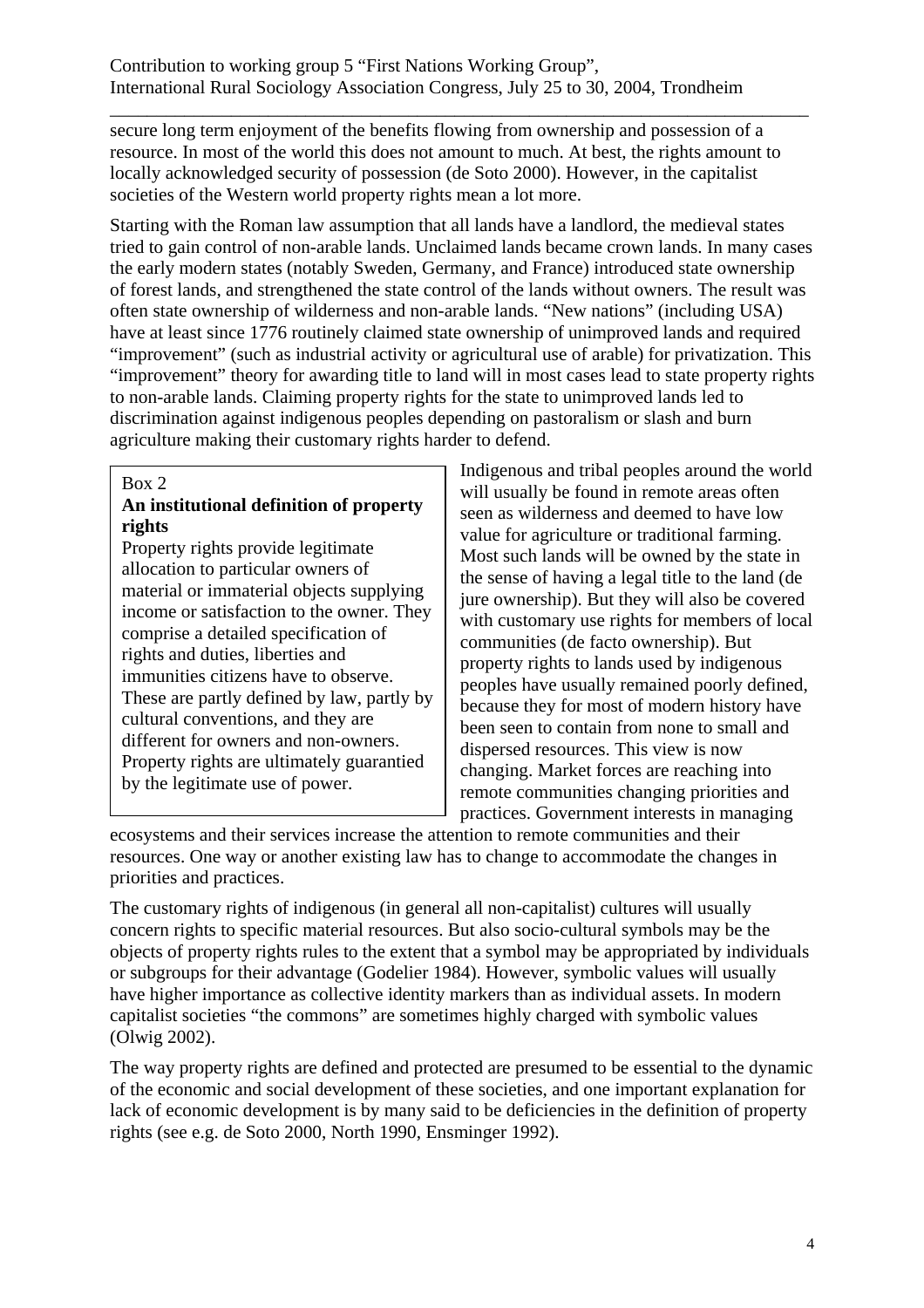### **Property rights in everyday understanding**

Our everyday conception of property is clear in its main implications. Property rights are about security of enjoyment of benefits, and freedom of action. A hypothetical opinion poll about the differences between "yours" and "mine" would reveal fairly unanimous opinions. An investigation (Snare 1972, see box below) into the meaning inherent in the everyday concept of property found that it could be described by six types of rules, three types defining the rights of the owner and three regulating the relations between an owner and non-owners. The rules will define the rights and duties, liberties and immunities of both owners and nonowners. The rules describe a very common way of thinking about property rights. Modern economic theory uses it. Property rights systems based on the model of Roman law uses it. We can call this way of thinking the dominium plenum position on ownership. It is the way Norwegian law thinks of property rights if nothing else is implied by contract or customs. It would seem that this is the way of thinking guiding the ILO convention 169. And most significant for the present discussion: we have to understand that this is the way most Norwegians will tend to think about the Sámi claim to ownership of land and water.

\_\_\_\_\_\_\_\_\_\_\_\_\_\_\_\_\_\_\_\_\_\_\_\_\_\_\_\_\_\_\_\_\_\_\_\_\_\_\_\_\_\_\_\_\_\_\_\_\_\_\_\_\_\_\_\_\_\_\_\_\_\_\_\_\_\_\_\_\_\_\_\_\_\_\_

### Box 3

### **The dominium plenum way of thinking about property rights**

*Owner rights:* 

- 1. The owner has a right to use his/her property, meaning:
	- a. It is not wrong for the owner to use it, and
	- b. it is wrong for all non-owners to interfere with the owner in his/her use of it,
- 2. Non-owners may use the property of the owner if and only if the owner gives permission, and
- 3. The owner may permanently or temporarily transfer his/her rights as defined by rules 1 and 2 to specific other persons by consent.

#### *Relational regulations:*

- 4. Punishment rules: regulating the cases where non-owners interfere with an owner's use of her/his property.
- 5. Damage rules: regulating the cases where non-owners cause damage to someone's property, and
- 6. Liability rules: regulating the cases where someone's property through either improper use or neglect causes damage to the person or the property of some non-owner.

Source: Snare 1972:202-4

Of course, what the Norwegian state "thinks" about property rights we cannot know, but its behaviour within its ownership of the lands in Finnmark can be said to conform to the dominium plenum position only in certain long term tendencies. The history of contracts and customs binds its position and channels behaviour (NOU 1994, NOU 1997). Neither is it entirely clear how the Sámi parliament thinks about ownership of its traditional lands despite its frequent references to ILO convention 169 (see e.g. Sametinget 1999). But the impression imparted by its publicly promulgated positions does seem to conform to a dominium plenum way of thinking.

However, the dominium plenum way of thinking about *lands and natural resources* is usually not found in customs and traditions of indigenous peoples, and neither is it part of the traditional Norwegian approach to land and resource ownership. In fact, no modern society could function if this was a dominant approach to land ownership. Despite the hegemonic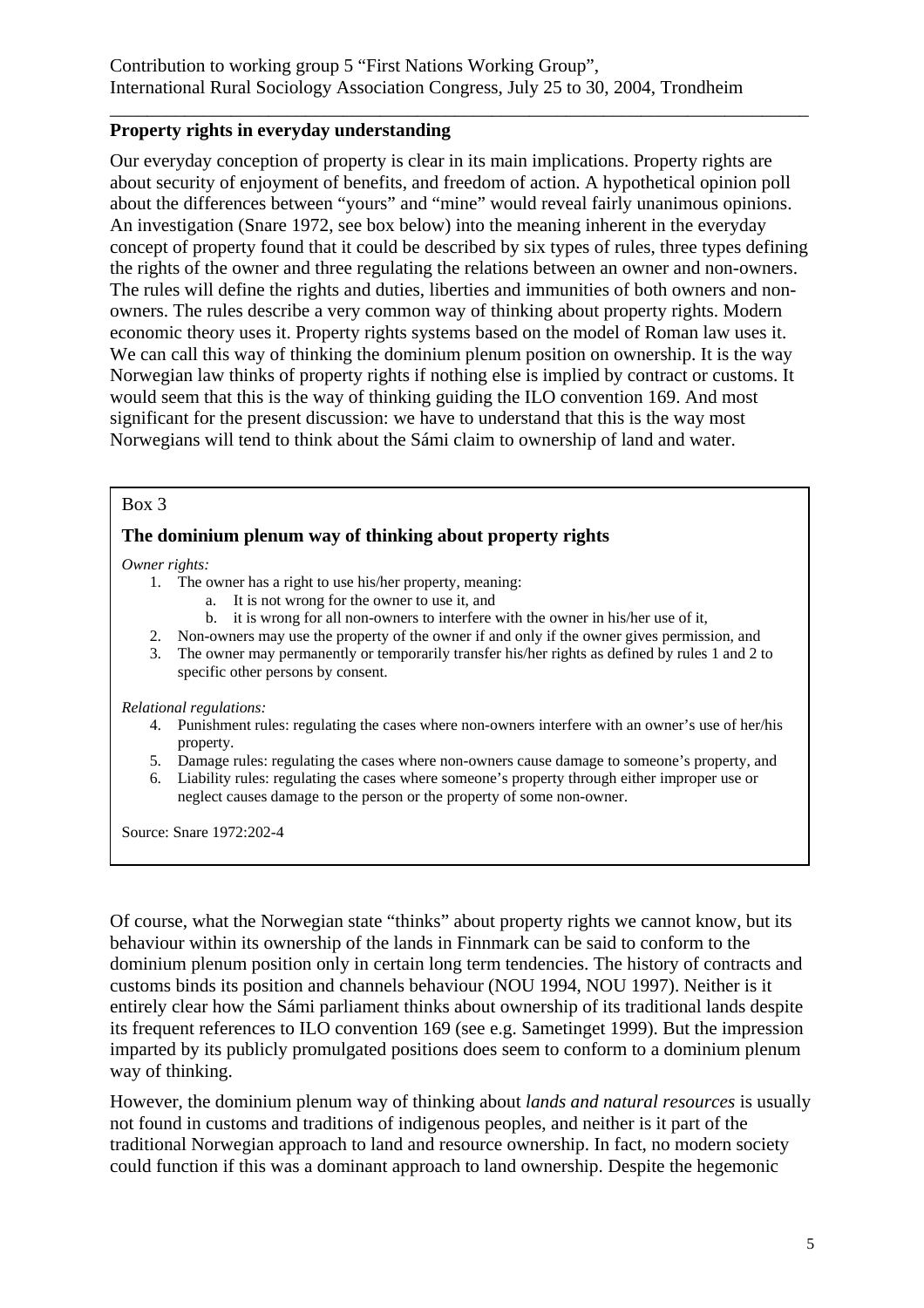position of the dominium plenum way of thinking about land ownership in popular culture and economic theories, the legal realities in modern capitalist societies are very different.

\_\_\_\_\_\_\_\_\_\_\_\_\_\_\_\_\_\_\_\_\_\_\_\_\_\_\_\_\_\_\_\_\_\_\_\_\_\_\_\_\_\_\_\_\_\_\_\_\_\_\_\_\_\_\_\_\_\_\_\_\_\_\_\_\_\_\_\_\_\_\_\_\_\_\_

#### **Property rights to land in modern law**

A modern society requires that there are ways of specifying resources and dividing rights among several and different owner interests. There also has to be ways of sharing and comanaging resources and benefits within groups of differing sizes and interests. The most versatile tools for achieving this is found in the Common Law system developed in England<sup>5</sup>. Its current versatility is in many ways the outcome of the struggle between a customary system of rights holding similar to the Norwegian and the effort to implement the dominium plenum position in the modernisation of the British state during the  $18<sup>th</sup>$  century<sup>6</sup>.

In contemporary modernisation projects an understanding of how these tools of land holding are constructed and what their cultural foundations are, will be essential. Understanding the cultural foundations is important since experience shows that legal techniques can never be transferred from one culture to another without being adapted to the local values and conceptions of property. There is a close link between property rights in action and cultural values and ways of thinking (Godelier 1984, Douglas 1986, Ensminger 1992, Searle 1995).

Because traditional or customary systems of thinking about resources and rights at the outset are based on distributions of rights to several and different owner interests, both individuals and groups, they will in most cases be a better point of departure for modernisation than a dominium plenum way of thinking. But even so they need to be adapted to capitalist society.

Without going into a comprehensive outline of the property rights system for land holding of modern capitalism we need to look briefly at two important kinds of distinctions: the difference between owner at law (legal owner) and owner at equity (equitable owner)<sup>7</sup>, and the basic classification of resources. The classification of resources we shall return to below.

The powers of ownership are different according to whether the owner is

- Owner at law on behalf of herself/ himself, or
- Owner at law on behalf of some beneficiary (legal owner).

The beneficiary is the owner at equity. The utility of the distinction between owner at law and owner at equity is based on the legal ability to distinguish and discriminate owners according to the motive or purpose for their ownership. The distinction between owner at law and owner at equity developed with the trust institution. The distinction is tied to the roles of trustee and beneficiary. A trustee is owner at law, and in a land trust the trustee owns the lands on behalf of the beneficiary. The only important rule for the trustee is that all management and owner decisions have to be done with the best interest of the beneficiary as goal. Corresponding to this the beneficiary is given the remedy of legal action for breach of trust. If the beneficiary feels that the trustee does not have the best interest of the beneficiary as a goal the beneficiary can take the trustee to court for breach of trust. This is straightforward in England and in other countries where the trust institution has been adopted.

 $<sup>5</sup>$  Its history is fascinating, see e.g. Thompson 1975, Simpson 1986, Neeson 1993.</sup>

<sup>6</sup> On the question of landholding and modernisation of the state see Scott 1998

 $<sup>7</sup>$  The terminology might be simplified. However, the terms used here are technical terms defined for example in</sup> Black 1990  $6<sup>th</sup>$  edition.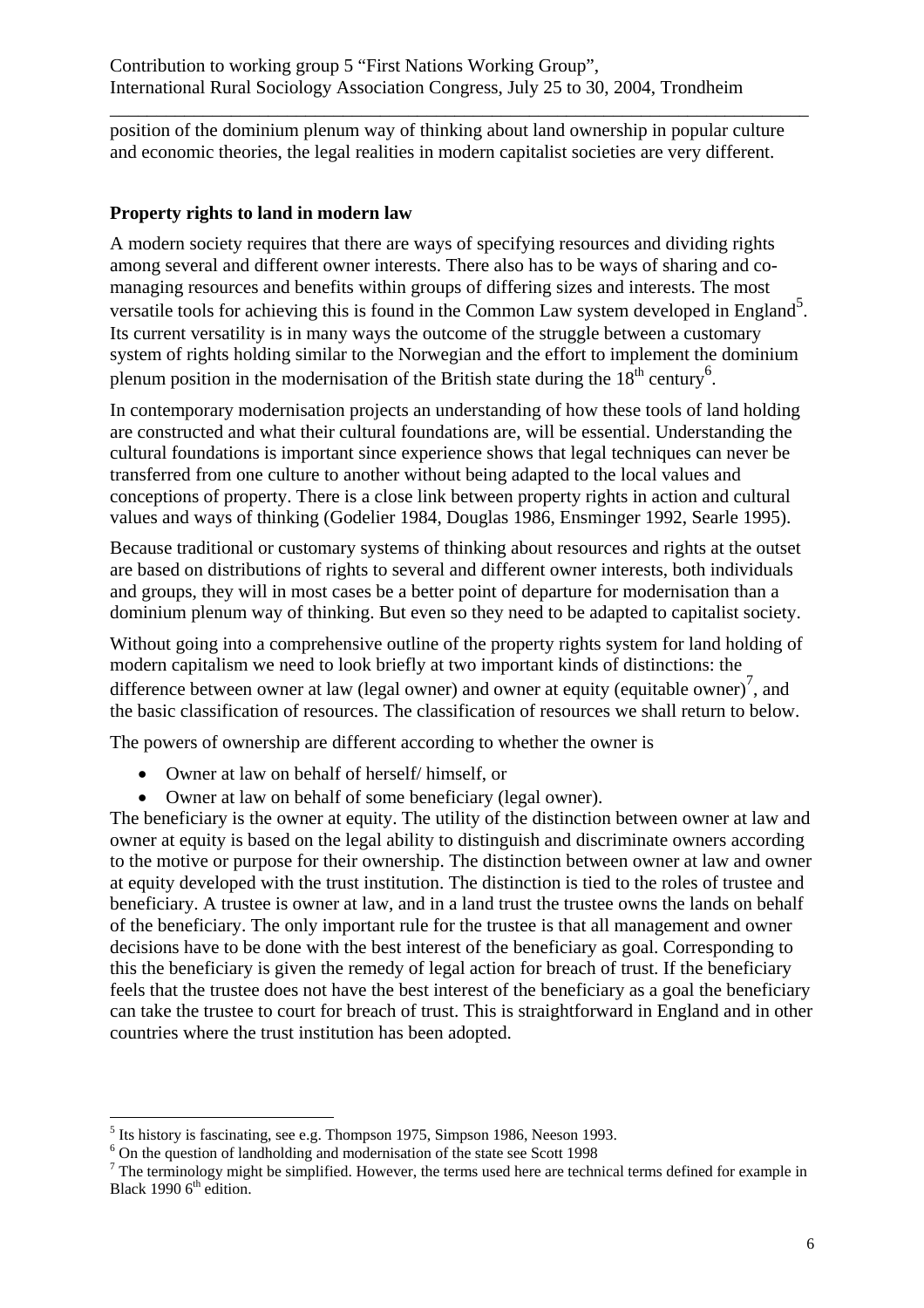\_\_\_\_\_\_\_\_\_\_\_\_\_\_\_\_\_\_\_\_\_\_\_\_\_\_\_\_\_\_\_\_\_\_\_\_\_\_\_\_\_\_\_\_\_\_\_\_\_\_\_\_\_\_\_\_\_\_\_\_\_\_\_\_\_\_\_\_\_\_\_\_\_\_\_ The owner who owns at law on behalf of herself is the ordinary owner encountered in the dominium plenum position on ownership. This is the kind of owner we usually think of in Norway when we speak of ownership.

Ownership implies in English jurisprudence title to the lands and full rights of management including the rights of alienation (ownership at law) but not necessarily possession or enjoyment of benefits which belong to the owner(s) at equity. In Norwegian jurisprudence, on the other hand, ownership implies full rights of possession, use and enjoyment as well as rights of management including the right to alienate unless contract or custom dictates otherwise.

The difference between England and Norway lies in the generality of conditions for separate allocations of the rights of possession and enjoyment. At first blush there may not appear to be much of a difference. Also in Norway we may separate possession and enjoyment. However, in Norway it will have to be done by contract in each case, and enforcement will be according to the letter of the contract, not according to what is the best interest of the one who is granted rights of enjoyment and/ or possession. In Norway we do not have the distinction between owner at law and owner at equity. This distinction is at the core of the English trust institution. But this is a distinction difficult to enforce in most cultures. It requires both a cultural understanding of the distinction and a well developed judicial system able and willing to enforce it. In most countries where ILO convention 169 might be applied the cultural and legal foundation to apply the trust institution would be missing.

### **Resource ownership in modern capitalist societies**

In discussing property rights for the purposes of resource management, resources can usefully be divided into 5 types. The first three types of resources, the ground, the specific material resources, and the remainder are usually included in discussions of who owns what, and are routinely recognized by mature legal institutions. The two other types are more in the line of resources in the process of being created.

**The Ground** (sometimes called the soil) meaning the abstract bounded area. This category emerged from the work of the land surveyors in the period where the modern state was developed (see e.g. Scott 1998, Kain and Baigent 1992).

**The Specific material resources** embedded in the ground, attached to the ground, or flowing over the ground. In general there are limits on how far into the ground and how far above the ground the rights reach. These are the resources of practical use and economic value at any particular time in a society, such as timber, pasture, right-of-way, minerals, fresh water, firewood, fishing and hunting rights, soil fertility, ability to accommodate housing developments, strategic location in relation to communication lines, etc. It comprises any specific use of a resource with a socially recognized value.

**The Remainder,** meaning the future interest in resources that not yet have been discovered or that not yet are capable of being exploited. The remainder do not exist here and now. It is about the many possibilities of the unknown future. Looked at from a dynamic perspective it may be argued that of all the resources the remainder is the strategically most important. It may involve the discovery of some specific material resource not known to be in the area before, or new technology may make it possible to extract or exploit known but inaccessible resources. In such cases there are well known rules for how to handle it, for example through permission for development. Thus newly discovered "gold" will immediately be redefined as a specific resource. But sometimes genuinely new resources are discovered. This is usually a process taking a long time and requiring development of new rules and regulations at the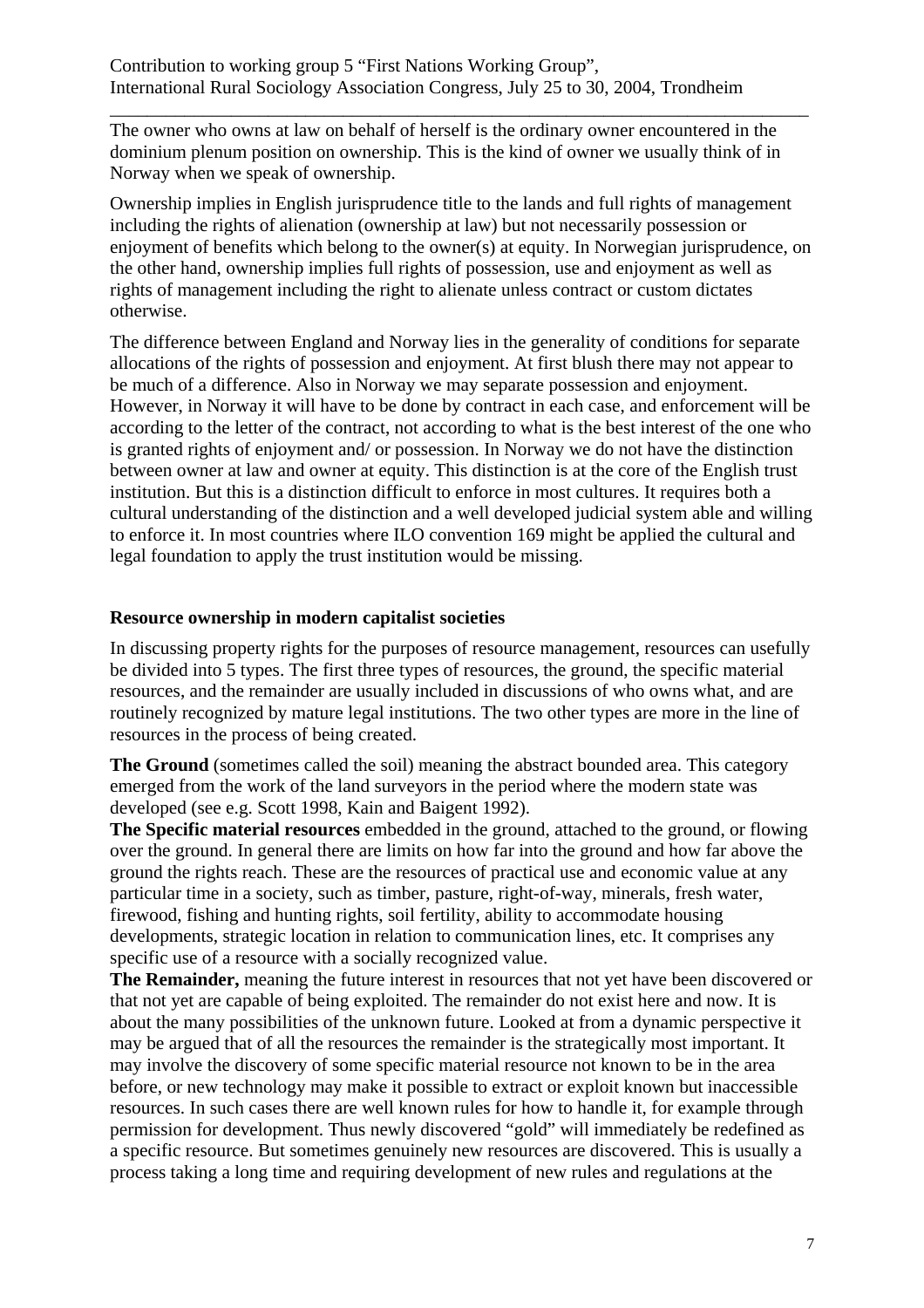societal level. For example, the income potential of the waterfalls was not understood until hydro-electric power generation became possible. After the technological breakthrough, the ones who owned the remainder in an area where waterfalls were found were entitled to collect an income flow from its usage (or, alternatively, to decide to preserve the waterfall undisturbed). But during this development a whole new branch of legislation and regulation was invented. In most cases a person holding rights to the remainder will have a privileged position in such a process. Ownership of the remainder can be said to be the hub of capitalist landholding. The one who controls the newly discovered and valuable items that were not on any previous list of "specific material resources of an area" - the owner of the remainder - will hold a key power in deciding on the future of that area.

\_\_\_\_\_\_\_\_\_\_\_\_\_\_\_\_\_\_\_\_\_\_\_\_\_\_\_\_\_\_\_\_\_\_\_\_\_\_\_\_\_\_\_\_\_\_\_\_\_\_\_\_\_\_\_\_\_\_\_\_\_\_\_\_\_\_\_\_\_\_\_\_\_\_\_

In the dominium plenum position on ownership it is assumed that the owner of the ground, the remainder, and the specific material resources, is one and the same legal person. For land holdings of some size (above the size of a housing lot) this is seldom if ever the case in the real world. Legislation may for example reserve ownership for the state of archaeological finds, or discoveries of mineral oil or minerals with specific weight above some threshold. Even if one could imagine that the dominium plenum unity of ownership actually was the case in a country one would soon rediscover that there are a multiplicity of interests in different resources on the same ground, and with that comes the need for management systems able to accommodate, articulate and adjudicate the different interests. This is aptly illustrated in the development of environmental regulations.

Today one might say that in addition to the three resource classes defined above, two additional types of resources will increasingly affect property rights. These are

**Eco-system services** are the valuable goods provided by the ecosystem located in one area to adjacent lands. The ability of an ecosystem to produce a continuous flow of material resources such as fresh water, wildlife, and timbers are also now being called ecosystem services (MEA  $2005$ <sup>8</sup>. By maintaining the ecosystem of a particular area in a particular state of functionality, the lands around it is provided with various valuable goods such as clean fresh water, increased security against flooding, land slides, and avalanches, less soil erosion, improved local climate, valuable components of biodiversity, etc. Even serving as a sink for pollution may be counted as a valuable eco-system service. The recognition that eco-system services are valuable resources for society can be said to emerge from the work of scientists in our time (Dasgupta 2001) and has led to new types of regulations affecting existing property rights. Previously these goods were unrecognized. Now they are valued and enter into the motivations and management systems of various stakeholders. They become part of the property rights system whether recognized as such or not. They can be seen as emerging from the remainder held by the land owners to become a new common resource the land owners cannot dispose of freely (Berge 2005). One approach to preserving valued eco-system services have been to create protected areas. It is significant to note that according to the 2003 proposal on enacting new property rights to the state land of Finnmark, the new owner of the lands and waters of Finnmark will have to grant land for national parks without compensation if the Norwegian parliament decides to create a park on their land (Ot.prp.nr 53 (2002-2003, page 146, §18). The creation of National Parks has in Norway so far occurred mostly on state owned lands because of concern for the constitutional requirement of just compensation. But as the diversity of collective values and goods associated with parks and protected areas are

 $8$  MEA (2005:80) defines "Ecosystem services are the benefits people obtain from ecosystems. These include provisioning, regulating, and cultural services that directly affect people and the supporting services needed to maintain other services." The definition is maybe too general to be completely useful.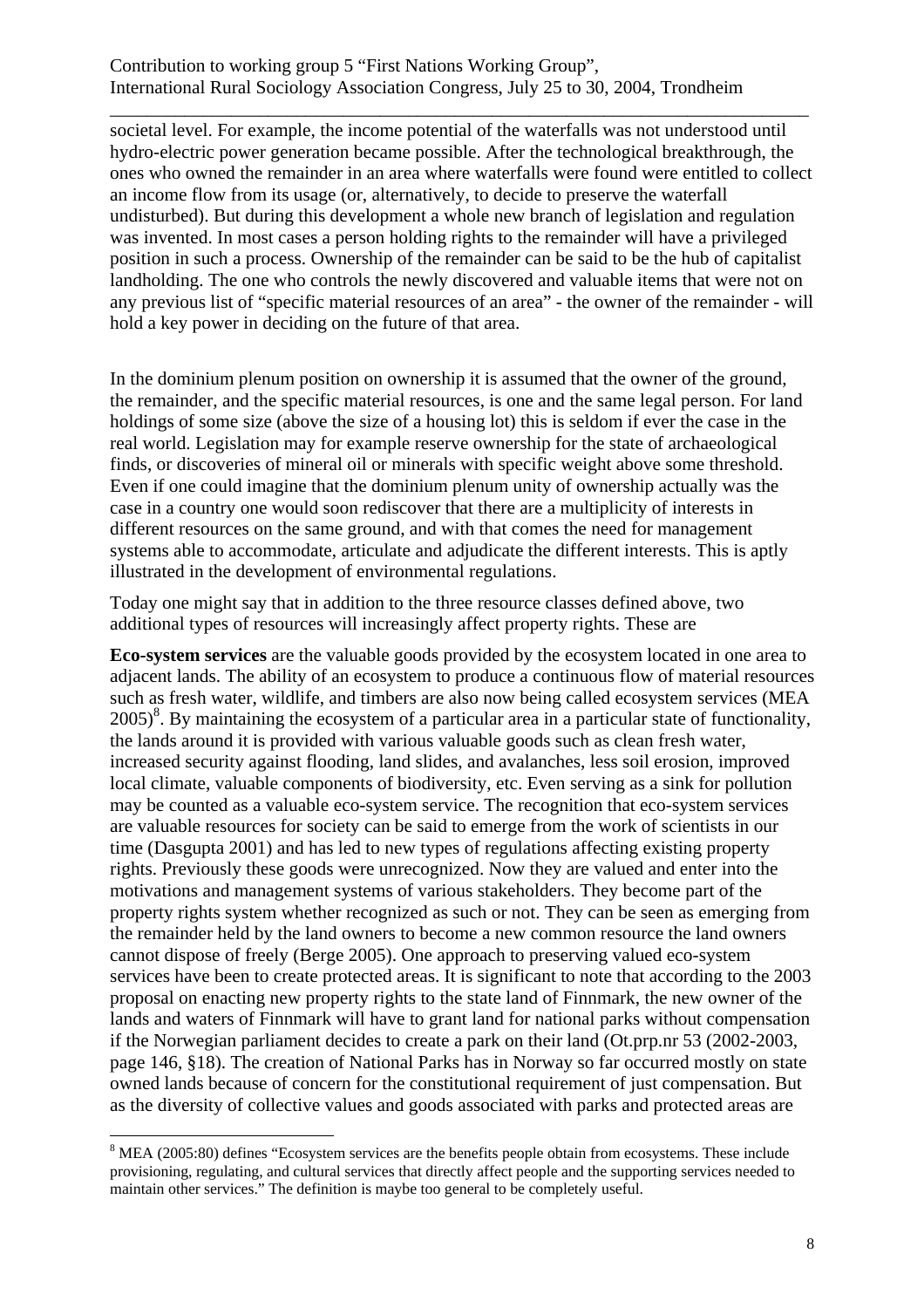recognized, ways of managing such values on private lands have to be found. Including rules such as the one proposed would seem a reasonable way of safeguarding the common interest of all Norwegians. However, in general, to maintain the legitimacy of the rules, the question of just compensation for current landowners will have to be dealt with.

\_\_\_\_\_\_\_\_\_\_\_\_\_\_\_\_\_\_\_\_\_\_\_\_\_\_\_\_\_\_\_\_\_\_\_\_\_\_\_\_\_\_\_\_\_\_\_\_\_\_\_\_\_\_\_\_\_\_\_\_\_\_\_\_\_\_\_\_\_\_\_\_\_\_\_

**Socio-cultural symbols** vested in a landscape (often attached to amenity and heritage sites)<sup>9</sup> belong to what traditional cultures value in the land, but have usually been neglected by the property rights systems of modern economies. Socio-cultural symbols vesting in land are created and sustained by the local culture but they are now increasingly being taken over by national and international bureaucracies (e.g. the creation of a list of world heritage sites).

It is the main argument here that the strategic and dynamic powers inherent in property rights to the remainder are the main reason why ownership of land and water is important to the Sámi people. Their rights to the specific material resources needed to exercise their industry found in the lands they occupy are secure and have been so for a long time. But as new resources are merging the chances of survival and successful modernisation of the Sámi culture are much better if they collectively, as a people, can control the remainder. In the struggle against the development of the hydro-electric power of the Alta River they experienced this lack of control of the remainder. The fact that the Norwegian state was owner at law of the ground and remainder removed one possible source of opposition against the development. The Sámi could effectively oppose it only to the extent that the development affected significantly their existing specific material resources involved in reindeer herding. The long term repercussions could not be considered.

If we accept that control of the remainder is important to the future, why cannot the state - or Statskog SF as the state's instrument for land ownership - manage the remainder as trustee for the Sámi people as they do for local populations with rights in the state commons of southern Norway?

## **The Norwegian state as trustee and owner at law**

1

For the lands in Finnmark one can take as a point of view that the state has been in the position of trustee and owner at law while the Sámi people have been the beneficiary. In the English legal system the Sámi could have taken the State to court for breech of trust if they found that there were reasons to suspect that the state had not taken due consideration of the interests of the Sámi. The court could have found the state in breech of trust, and, having broken their moral and ethical commitments to the beneficiary, the trusteeship could have been ended and transferred to some other body.

In the Norwegian legal system, as in most legal systems, this is impossible. In Norway the trust institution is not fully developed. We do have elements of it. The state commons of Norway are defined by the facts that the state owns the ground and remainder while a well defined group of farms owns the traditional specific material resources needed for the farming activities. In its management of the state commons it seems reasonable to say the Norwegian state is in a position similar to that of trustee. However, the force that keeps the state straight is not the legal system. It is political power. Only continuous political pressure from local communities and close links between the state bureaucracy and rural society during the 19<sup>th</sup>

<sup>&</sup>lt;sup>9</sup> Property rights to socio-cultural symbols other than those that vest in land are of course also very important, but fall outside the discussion here.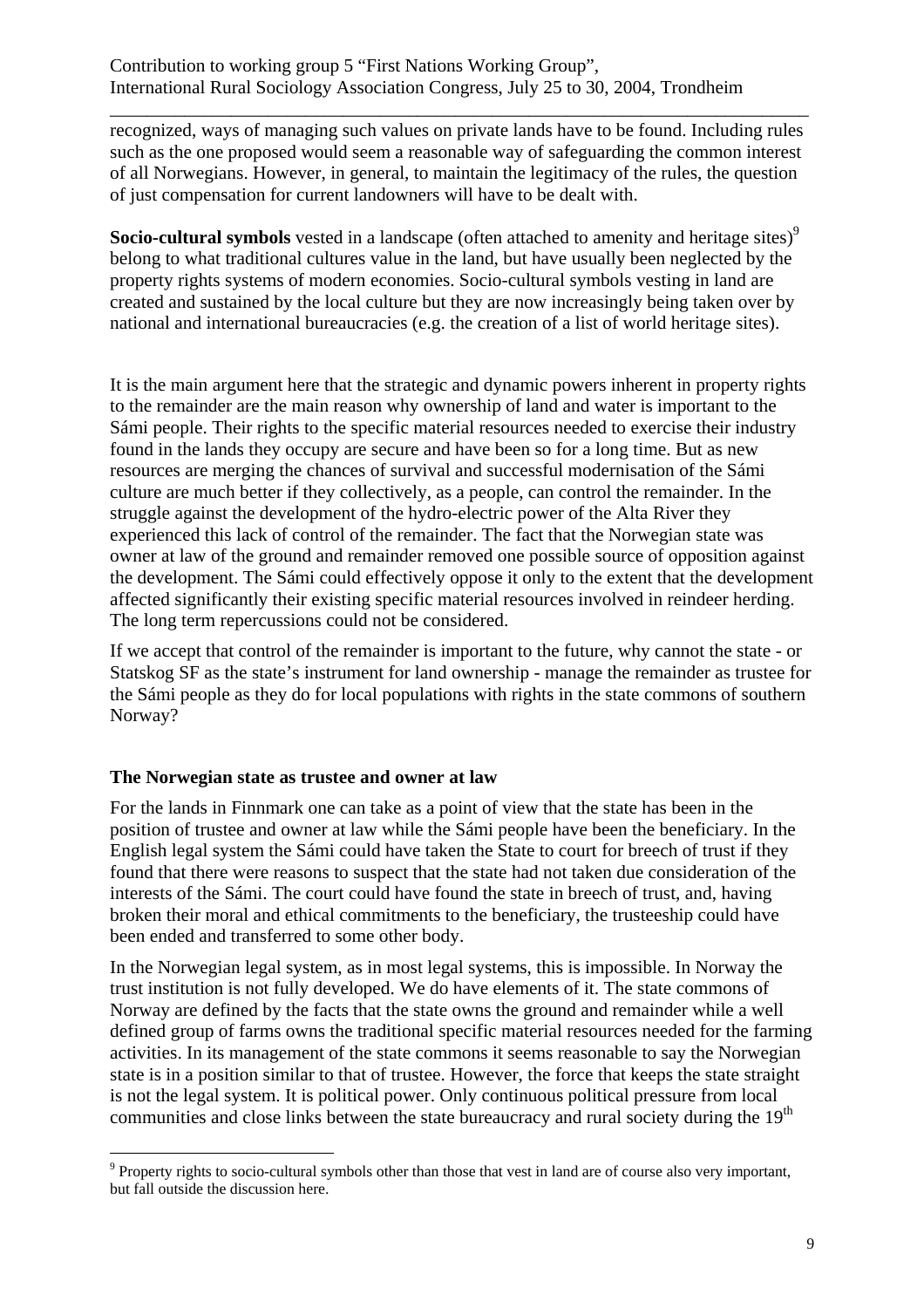and early  $20<sup>th</sup>$  century can explain the particular reforms of the legislation of commons in 1857,  $1863^{10}$ , and later, as well as the work of the Mountain commission (working from 1909 to  $1953<sup>11</sup>$  in defining the boundaries delimiting state commons from private property. The state commons would seem to have been the model for thinking about land rights for the Sámi. Thus, the argument of the Norwegian state in the discussions of convention 169 was not about the meaning of ownership, it was about the meaning of lands. The Norwegian state wanted to equate property rights to the use of the specific resources the Sámi traditionally had used with property rights to land.

\_\_\_\_\_\_\_\_\_\_\_\_\_\_\_\_\_\_\_\_\_\_\_\_\_\_\_\_\_\_\_\_\_\_\_\_\_\_\_\_\_\_\_\_\_\_\_\_\_\_\_\_\_\_\_\_\_\_\_\_\_\_\_\_\_\_\_\_\_\_\_\_\_\_\_

The property rights to the resources the Sámi traditionally had used in their reindeer herding were well defined and secured in the Reindeer Herding Act of 1933. Seen from a purely legal point of view they were structurally similar to the rights of the farmers in the state commons. Defining these rights as "the lands they traditionally occupy" would fit perfectly with the Norwegian legal and cultural understanding of land ownership. For the Sámi it could have been ownership at equity if Norway had a complete trust institution. But it has not. And both the ILO convention and the Sámi parliament have denied that ownership of the use rights of the specified material resources of the lands will be sufficient.

Important reasons for this are the lack of political power of the Sámi and the fact that the legal system of Norway does not afford the Sámi the remedy of legal action for breach of trust. In a modern capitalist society this will leave the Sámi vulnerable to economic powers they have no way of countering.

Since the Sámi people lack political clout in the Norwegian parliament as well as the political good will and understanding of a majority of the non-Sámi population, the relations between the state and the Sámi are usually left to the bureaucrats. The social dynamic of bureaucracies left to their own internal processes is an interesting topic, but not on the agenda here. It must be sufficient to observe that even in following the most well meaning intentions to help and do good, well educated professionals are hard put to listen to some types of clients and some types of demands, and in some types of situations they have great problems taking seriously the wishes of their clients. In the long run the relations between such professional bureaucracies and their clients tend to deteriorate. It seems to have happened between the Sámi and at least some sections of the state bureaucracy, particularly in relation to land management.

The Sámi as beneficiaries of the land trust the state can be seen as having taken upon itself, seem to feel that their trust has been broken. Without ordinary legal remedies and political power to instruct the state bureaucracy, their one course of action came with the globalisation process and the integration of the Norwegian state into the global development of moral and ethical standards for modern states, in this case, particular the ILO convention 169. In the process which this convention has generated, basic questions for the Sámi people ought to be: "Can the Norwegian state be trusted to fulfil its fiduciary duties towards the Sámi?"

In the foreseeable future there is no reason to think that the state will not act in the best interest of the Sámi (as judged by the bureaucrats). And there is no reason to doubt that the bureaucrats that fashioned the current proposal for new rights to land and water in Finnmark believe the new rules will serve the Sámi well and balance the rights of the Sámi and the rights of the non-Sámi in a reasonable way. In the short run there will be no significant difference between the new and the current situation. But in the history of a people without

 $10<sup>10</sup>$  Act of 12 October 1857 on forest commons, Act of 22 June 1863 on forestry

<sup>&</sup>lt;sup>11</sup> Act of 9 April 1954 rescinded Act of 8 August 1908 creating the commission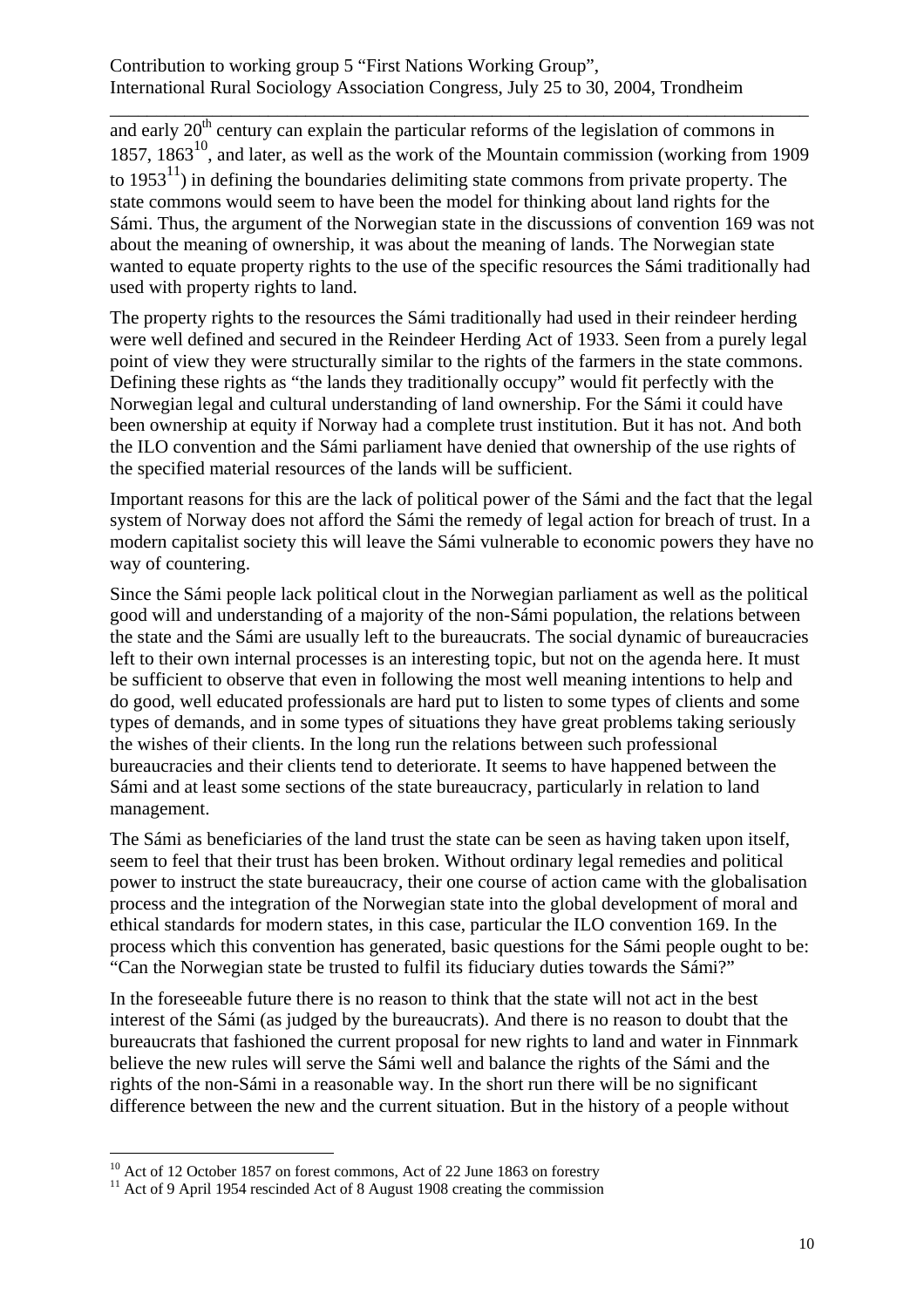\_\_\_\_\_\_\_\_\_\_\_\_\_\_\_\_\_\_\_\_\_\_\_\_\_\_\_\_\_\_\_\_\_\_\_\_\_\_\_\_\_\_\_\_\_\_\_\_\_\_\_\_\_\_\_\_\_\_\_\_\_\_\_\_\_\_\_\_\_\_\_\_\_\_\_ political power trusting in the good will of the state for the foreseeable future may arguably be called a rather short term perspective. But what is the alternative?

If the state in the long run cannot be trusted to act as trustee in the best interest of the Sámi the only feasible alternative within the Norwegian state is private property (meaning that the owner rights are not controlled by the central or local state). Some private body will have to be owner and manager of the lands of the Sámi. In the choice between trusting the state and trusting the property rights institution it should be kept in mind that property rights change more slowly than the character of a state. By transferring the property rights from a politically sensitive state bureaucracy and over to the private property rights system for example as some kind of commons, the Sámi will in principle get exactly the same power over and protection of their property rights as any other Norwegian group of people. The court system protecting property rights in southern Norway will also be bound to protect the property rights of the Sámi. The only requirement is that these property rights are seen to conform to property rights elsewhere in Norway. In other words, the property rights of the Sámi people must be seen to conform to established ways of thinking about property rights in Norway. Only if they do that, will private property rights to land and water be an improvement over the current situation.

If the property rights of the Sámi become too different, too special, or are seen to rely on ideas and values alien to the ideas and values supporting the property rights in the rest of Norway, our legal system will not work reliably in protecting their property rights. For example, it may be conjectured that individual property rights, or property rights which discriminate local inhabitants, based on ethnic origin, will be anathema and in the long run introduce difficulties in the practice of Sámi property rights that are bound to lead to political repercussions.

## **Conclusion**

To follow up effectively on the potential for change in the current international and national political climate it is necessary to understand both how the Norwegian people think about property rights in general, and what kind of legal constructions that will be possible within the Norwegian political system. Thus, from the line of argument presented here, it would seem more constructive for the Sámi parliament to emphasis that the new rights they are looking for are collective ownership of ground and remainder. If more is demanded it probably will fit badly the Norwegian way of thinking about collective property rights. It should also be emphasised that ownership of ground and remainder do not have to affect possession of, access to, or uses of specified resources at specified locations whether these rights are based on contract or custom. Such a solution will give the Sámi control of the remainder, and it will, as far as I can judge, satisfy ILO Convention 169.

The kind of property rights to land and water the Sámi eventually gets will be very important to Sámi society. But the consequences will be long range. New dilemmas will appear. That is about the only sure thing.